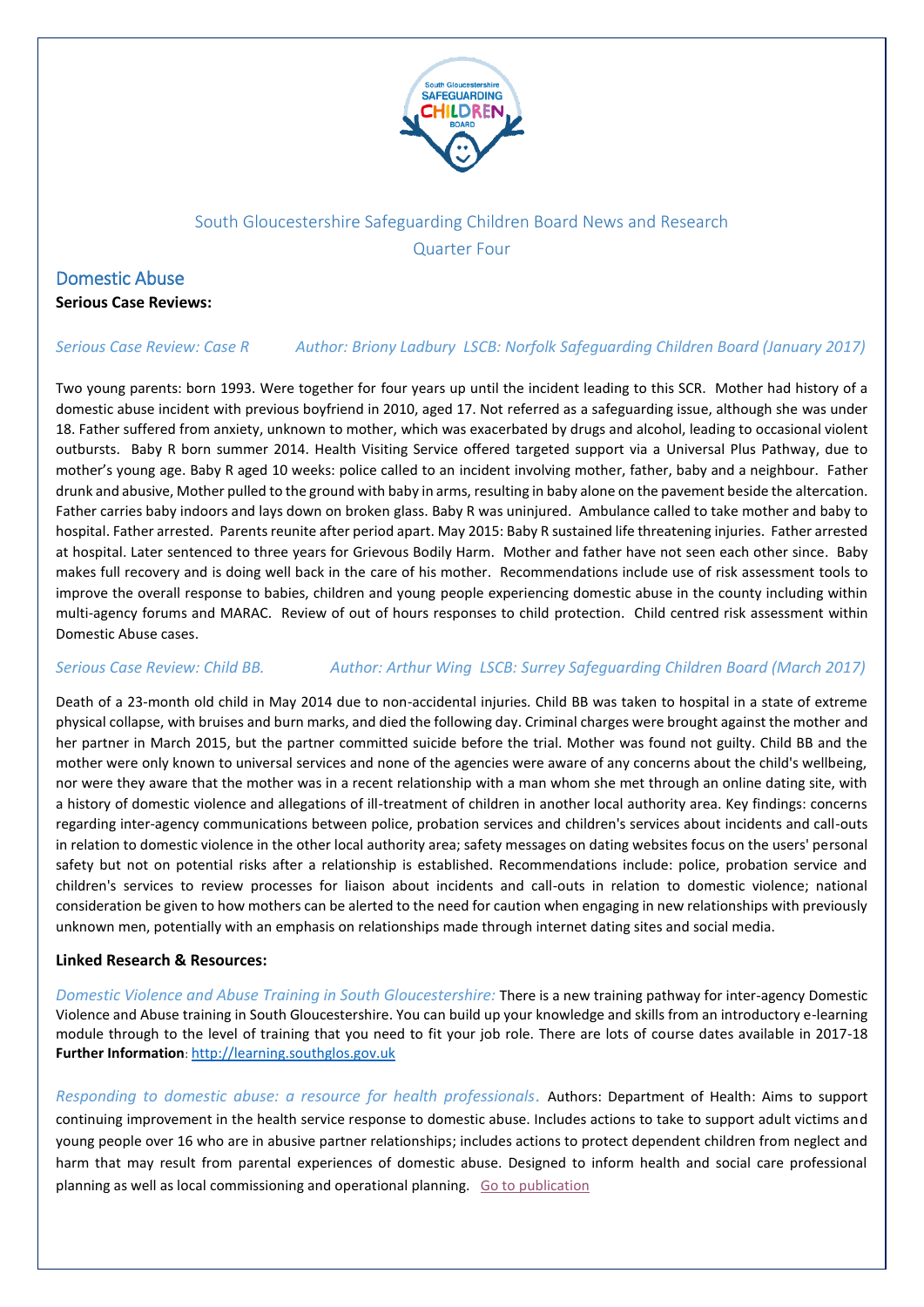*Young children exposed to intimate partner violence describe their abused parent: a qualitative study.* Authors: Karin Pernebo, Kjerstin Almqvist. Summary: Explores how children who have witnessed intimate partner violence describe their abused parent, and their relationship. A thematic analysis of interviews with 17 children aged 4 to 12 years who had witnessed intimate partner violence identified a number of themes: coherent accounts of the parent; deficient accounts of the parent; and the parent as a trigger of trauma. Findings showed that children are able to talk about their abused parent and reflect on their relationship with that parent, and highlight the benefit of including children in research. Journal of family violence (Vol.32, No.2), February 2017, pp 169-178 [Go to publication](http://email.nspcc.org.uk/c/1SANskIkalq8y3FiXPNrbepr)

*Posttraumatic stress disorder in children exposed to intimate partner violence: the clinical picture of physiological arousal symptoms.* Authors: Sarah R. Horn, Laura E. Miller-Graff, Maria M. Galano, Sandra A. Graham-Bermann. Summary: Explores post-traumatic stress disorder in young children who have experienced domestic violence. Uses data from therapists' qualitative reports of 56 children aged 6 years and below exposed to intimate partner violence. Findings revealed that children were most likely to show emotion dysregulation, behavioural outbursts, mood swings and temper tantrums. Discusses implications for clinical practice.Journal: Child care in practice (Vol.23, No.1), January 2017, pp 90-103 [Go to publication](http://www.tandfonline.com/doi/full/10.1080/13575279.2015.1126229)

*Domestic abuse and safeguarding children: critical issues for multiagency work.* Authors: Sue Peckover, Berenice Golding. Summary: Reports on the learning from a development project aiming to improve multiagency work in domestic abuse and safeguarding children. The project ran from 2011-13 and was led by WomenCentre and was undertaken in nine local authorities in the north of England. Recommendations for improvements to multiagency work to achieve better outcomes for women and children are discussed. Journal: Child abuse review (Vol.26, No.1), 2017, pp 40-50. [Go to publication](http://nspcc.msgfocus.com/c/1a8VwCGBBQHfS9q6c7huNn59e)

# Mental Health

### **Serious Case Reviews:**

*Serious case review: Child B Author[: Malcolm](https://library.nspcc.org.uk/HeritageScripts/Hapi.dll/search2?SearchTerm=MALCOLM+WARD&Fields=A&Media=%23&Dispfmt=B&SearchPrecision=10&DataSetName=LIVEDATA) Ward LSCB: [Merton Safeguarding Children Board](https://library.nspcc.org.uk/HeritageScripts/Hapi.dll/search2?SearchTerm=MERTON+SAFEGUARDING+CHILDREN+BOARD&Fields=P&Media=%23&Dispfmt=B&SearchPrecision=10&DataSetName=LIVEDATA) (January 2017)*

Serious physical assault in September 2015 of a 16-year-old girl, Child B, whilst she slept. B's mother pleaded guilty to grievous bodily harm and was sentenced to a Hospital Treatment Order under the Mental Health Act, 1983. B became a looked after child. Long history of mother's poor mental health, reports of excessive alcohol consumption and tensions in the parental relationship resulting in disputes which sometimes escalated to possible domestic abuse. B was subject to a child protection plan for emotional abuse, later becoming a child in need and finally a vulnerable child, supported by universal services. She was also a young carer for her mother. Lessons learned include: a holistic 'Think family' approach had not been embedded across multi-agency children's and adults' services; young carers were not always recognised as such and their needs were not always understood or attended to by the whole multi-agency system; recognition of trends or patterns of risk, or changes in risk and when to 'step up' or 'step down' a case were not robust with a lack of confidence in escalating concern. Uses the Multi-Agency Child Practice Review methodology and recommendations include: review how the principles of the holistic 'Think Child, Think Parents, Think Family' approach are operating and how they are embedded in commissioning and leadership of frontline practice and its management, with joint working and understanding of mental ill-health and parenting.

### **Linked Research & Resources:**

*SCIE - At a Glace Review*: commissioned the University of York (Social Policy Research Unit) to carry out systematic reviews of research literature on parents with mental health problems (PMHPs). This is a summary of the findings, taking into account the quality of studies [Find Review Here](http://www.scie.org.uk/publications/guides/guide30/files/YorkReviewAAG.pdf?res=true)

*NSPCC Learning from Case Reviews:* [Summary of Risk Factors and Learning](https://www.nspcc.org.uk/preventing-abuse/child-protection-system/case-reviews/learning/parents-mental-health-problem/)

## Non Accidental Head Injury

**Serious Case Reviews:**

*Serious case review: Child S Author: Sian [Griffiths](https://library.nspcc.org.uk/HeritageScripts/Hapi.dll/search2?SearchTerm=SIAN+GRIFFITHS&Fields=A&Media=%23&Dispfmt=B&SearchPrecision=10&DataSetName=LIVEDATA) LSCB: [Norfolk Safeguarding Children Board](https://library.nspcc.org.uk/HeritageScripts/Hapi.dll/search2?SearchTerm=NORFOLK+SAFEGUARDING+CHILDREN+BOARD&Fields=P&Media=%23&Dispfmt=B&SearchPrecision=10&DataSetName=LIVEDATA) (January 2017)*

In July 2015 Child S, who was 3 years old, was taken by ambulance to the family's local Hospital Accident and Emergency Department with a serious head injury and other bruising on her body. Her mother's partner, who had been caring for Child S at the time was charged with Section 201 Grievous Bodily Harm and was subsequently sentenced to 32 months in prison. There were serious concerns initially about the possibility that Child S might have sustained permanent physical impairment as a result of the head injury. However, Child S made a good recovery with no evidence of permanent injury. Following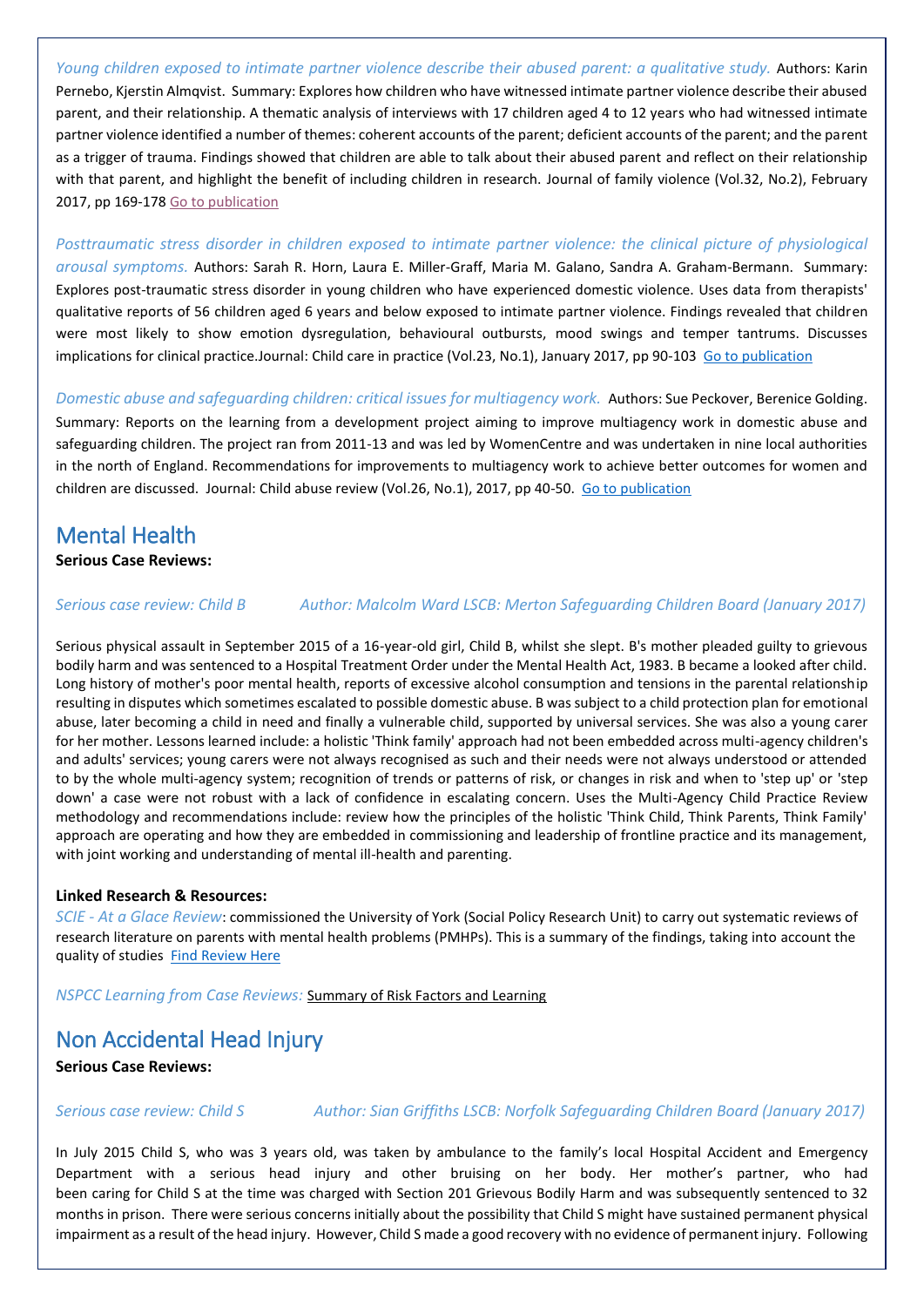her admission to hospital both Child S and her younger sibling were placed on Interim Care Orders by the Family Court and were subsequently made subject to Special Guardianship Orders within their extended family. Recommendationsincluded that a review is undertaken to consider the effectiveness of professional consultations provided by Children's Services in which the child concerned is not named. Also that the Board to seek assurance that proper mechanisms and support systems are in place in order to ensure that Early Years practitioners are aware of the Board's safeguarding priorities; understand the way in which multi-agency systems for protecting children work in Norfolk and know how to seek professional support when concerned about safeguarding children.

### **Linked Research & Resources:**

*NSPCC Physical Abuse Research and Resources* [Resources](https://www.nspcc.org.uk/preventing-abuse/child-abuse-and-neglect/physical-abuse/research-and-resources/%09)

## **Neglect**

### **Serious Case Reviews:**

### *Serious case review report in respect of: Child E Author[: Kevin](https://library.nspcc.org.uk/HeritageScripts/Hapi.dll/search2?SearchTerm=KEVIN+BALL&Fields=A&Media=%23&Dispfmt=B&SearchPrecision=10&DataSetName=LIVEDATA) Ball LSCB: [Luton Local Safeguarding Children Board](https://library.nspcc.org.uk/HeritageScripts/Hapi.dll/search2?SearchTerm=LUTON+LOCAL+SAFEGUARDING+CHILDREN+BOARD&Fields=P&Media=%23&Dispfmt=B&SearchPrecision=10&DataSetName=LIVEDATA)*

Death of a 7-month old child of British and Pakistani background in January 2014. A post mortem indicated failure to thrive, dehydration and malnutrition as contributory factors. The mother and maternal grandmother were later found guilty of child cruelty. Child E was born prematurely and lived with the mother and two older siblings in the maternal grandmother's home. The father did not live with the family. There was contact with midwives, health visitors, the GP and hospital services including Accident and Emergency dating from before Child E's birth until the death. Hospital and GP appointments were missed and a number of home visits denied. Concerns were expressed by health visitors about cigarette smoke, a cluttered and dirty home environment and bed sharing. Findings include: failure to recognise a young mother struggling to cope with parenting; assessment tools were not implemented; lack of coordination in transferring cases between health visitors; the mother's failure to engage with services was not noticed; an intervention would have either helped Child E get better care or highlighted the true level of risk. Recommendations were made for Cambridgeshire County Services (CCS) and Luton and Dunstable University Hospital (LDUH), Luton Children and Learning Department and Luton LSCB. These include being aware of the importance of weight gain over time in premature babies and recording this; professionals working in Luton should be able to implement a multi-agency strategy for the assessment of neglect which sets practice standards for the use of assessment frameworks and tools.

### *Serious case review: Child BW Author[: Amanda](https://library.nspcc.org.uk/HeritageScripts/Hapi.dll/search2?SearchTerm=AMANDA+CLARKE&Fields=A&Media=%23&Dispfmt=B&SearchPrecision=10&DataSetName=LIVEDATA) Clarke and Kathy [Webster](https://library.nspcc.org.uk/HeritageScripts/Hapi.dll/search2?SearchTerm=KATHY+WEBSTER&Fields=A&Media=%23&Dispfmt=B&SearchPrecision=10&DataSetName=LIVEDATA) LSCB[: Blackpool SCB](https://library.nspcc.org.uk/HeritageScripts/Hapi.dll/search2?SearchTerm=BLACKPOOL+SAFEGUARDING+CHILDREN+BOARD&Fields=P&Media=%23&Dispfmt=B&SearchPrecision=10&DataSetName=LIVEDATA) (Feb 2017)*

Death of 3-month old child in 2015 due to medical causes. A child protection plan had been in place one year before the death for child BW and siblings, who lived with their mother, due to concerns of neglect. In 2013 there had been concerns about neglect when family lived in a different area, which resulted in a common assessment framework process being started to support the family. A 'Getting it Right Assessment' was completed in 2014 due to increasing concerns about the family. Issues identified include: views on a good enough home environment can be subjective and is complicated by working in a deprived area; safe sleep advice had been provided but was not followed; mother's disguised compliance may have added to the optimistic view of her intentions and capacity to change. Good practice identified: robust information sharing processes and good local professional relationships. Recommendations include: wider promotion and clarification for staff of the Graded Care Profile 2, and any other agreed neglect assessment tool for the multi-agency partnership; audit on how expected outcomes are recorded on Children's Services' documentation particularly Child Protection Plans, to clearly highlight what difference is expected to be made, and the consequences should positive change not occur; audit of pre-birth child protection processes to ensure that when siblings are on a child protection plan the needs of an unborn baby in the family are considered separately; review the Multi-Agency Pre-birth protocol; review of position of progress of the recommendation regarding safe sleep assessment from an earlier serious case review ; develop training on non- engagement and disguised compliance.

### *Serious Case Review: LN15 Author: [Hayley](https://library.nspcc.org.uk/HeritageScripts/Hapi.dll/search2?SearchTerm=HAYLEY+FRAME&Fields=A&Media=%23&Dispfmt=B&SearchPrecision=10&DataSetName=LIVEDATA) Frame LSCB[: Nottinghamshire Safeguarding Children Board](https://library.nspcc.org.uk/HeritageScripts/Hapi.dll/search2?SearchTerm=NOTTINGHAMSHIRE+SAFEGUARDING+CHILDREN+BOARD&Fields=P&Media=%23&Dispfmt=B&SearchPrecision=10&DataSetName=LIVEDATA)*

Death of an 8-year-old boy in October 2014 as a result of a normally treatable kidney infection. LN15 was known to paediatric services from the age of 14 months for developmental delay, chronic constipation and floppiness. Attendance at physiotherapy, neurology and occupational therapy appointments was sporadic and he was not registered with a GP for two years before his death. In September 2014 his school attendance decreased due to ill health. Issues identified include: correspondence not received due to frequent house moves; not seen by paediatric services for three and a half years prior to his death; safeguarding issues when a child is not registered with a doctor especially those with long term conditions; evidence of the mother making decisions about treatment and medication; the child's needs and global development not recorded by staff caring for him. Lessons learned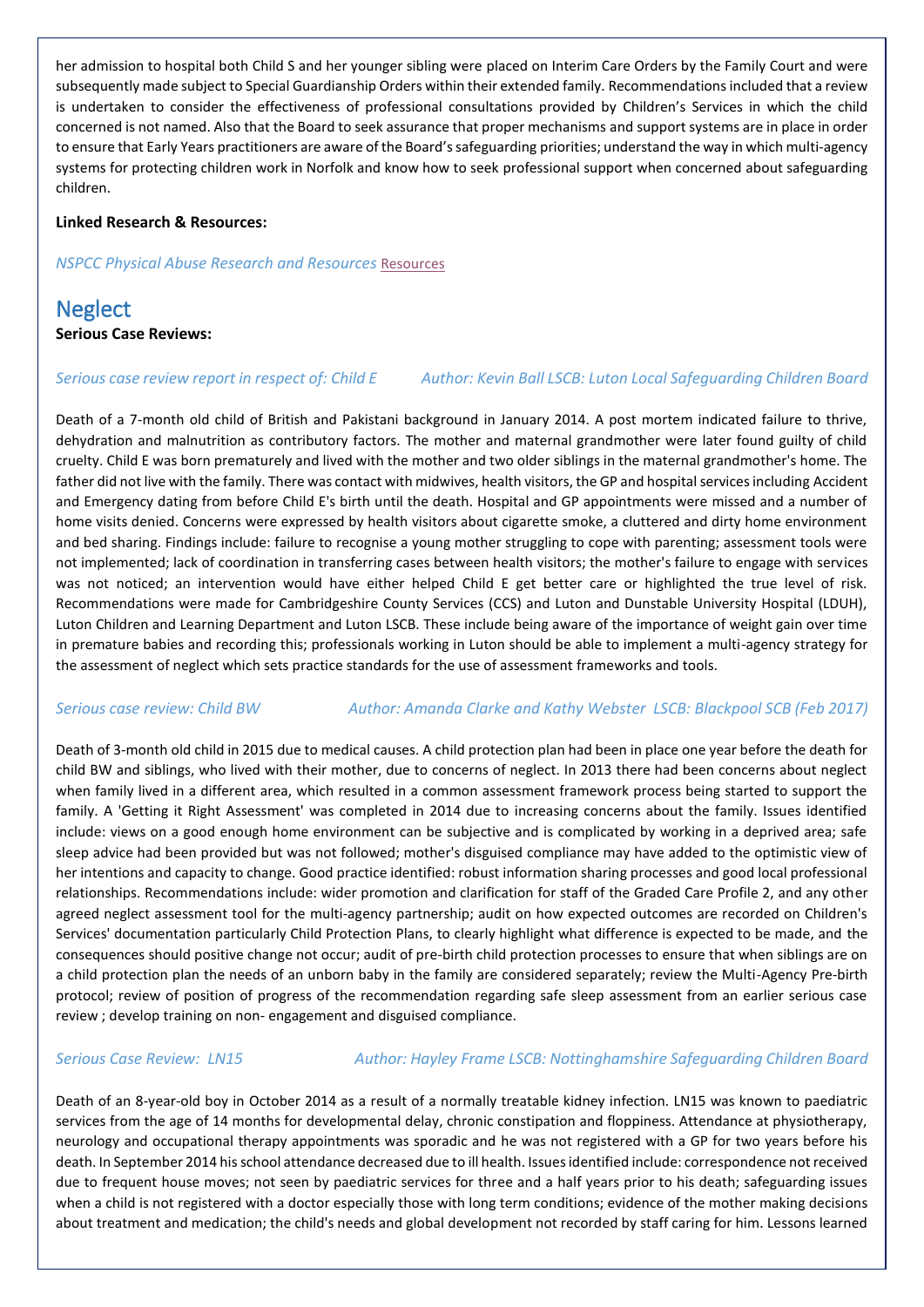include: changes to practices at the Trust including an end to the partial booking system for children and provision of a key worker to link between services; the need to record address, telephone number and GP details at every appointment; updating interagency cross authority procedures to provide more detail of medical neglect. Makes recommendations to strengthen cooperation between hospital-based services and general practitioners; to have policies in place to change Did Not Attend records to Was Not Brought to emphasise the child's vulnerability; for NHS England to review Royal College of Paediatrics and Child Care standards for the care of children with long term health conditions.

### *Serious case review: Young Person Authors: Fran [Pearson](https://library.nspcc.org.uk/HeritageScripts/Hapi.dll/search2?SearchTerm=FRAN+PEARSON&Fields=A&Media=%23&Dispfmt=B&SearchPrecision=10&DataSetName=LIVEDATA) and Jan [Horwath](https://library.nspcc.org.uk/HeritageScripts/Hapi.dll/search2?SearchTerm=JAN+HORWATH&Fields=A&Media=%23&Dispfmt=B&SearchPrecision=10&DataSetName=LIVEDATA) LSCB: Halton SCB (March 2017)*

A life-threatening asthma attack experienced by a teenaged boy in December 2014; at the time he was visiting relatives who did not seek medical help for around 18 hours. After being treated in hospital the young person was taken into care due to concerns about his health and the cumulative effects of neglect. The young person lived with his mother and her partner, and did not know his father. He suffered from long-term asthma and severe eczema which was being treated at a satellite dermatology clinic. He and his mother had Common Assessment Framework (CAF) support between 2009-2012. Issues include: from early age, professionals held information about the young person which was not shared; professionals had limited understanding of the young person's lived experiences; treatment for the young person's eczema was provided by a medical team that primarily worked with adults, and had limited knowledge of how chronic conditions can affect a child's life and age appropriate pathways for support. Uses the Social Care Institute for Excellence (SCIE) Learning Together model to identify findings for the local safeguarding children board (LSCB), which can be used as a basis to make the local safeguarding system safer. These include: professionals need to be confident to raise questions about family or household members who could pose a risk of harm to a child

### *Serious case review: Child Q Authors: Sally [Trench](https://library.nspcc.org.uk/HeritageScripts/Hapi.dll/search2?SearchTerm=SALLY+TRENCH&Fields=A&Media=%23&Dispfmt=B&SearchPrecision=10&DataSetName=LIVEDATA) and Anne [Morgan](https://library.nspcc.org.uk/HeritageScripts/Hapi.dll/search2?SearchTerm=ANNE+MORGAN&Fields=A&Media=%23&Dispfmt=B&SearchPrecision=10&DataSetName=LIVEDATA) LSCB[: Oxfordshire SCB](https://library.nspcc.org.uk/HeritageScripts/Hapi.dll/search2?SearchTerm=OXFORDSHIRE+SAFEGUARDING+CHILDREN+BOARD&Fields=P&Media=%23&Dispfmt=B&SearchPrecision=10&DataSetName=LIVEDATA) (2017)*

Child Q, 14 months old, died from an apparent drowning in the bathtub at her family home. At the time, Q and her 5-year old halfsister were both subjects of Child Protection (CP) Plans, under the category of Neglect. This review has used the SCIE Learning Together model – a 'systems' approach which provides a theory and method for understanding why good and poor practice occur, in order to identify effective supports and solutions that go beyond a single case. Findings include: CP Plans for Neglect do not consistently spell out the specific risks to children and the consequences if the desired outcomes for their improved safety are not achieved. As a result, the professionals involved are less clear and confident about when to take protective action. Being proactive about incidents regarding children already subject to a CP plan. Risk of 'start again' when cases are transferred. Lack of engagement with fathers. Timely distribution of plans and minute of CP conferences vital for effective implementation.

### *Serious Case Review: Child R Author: Nicki [Walker-Hall](https://library.nspcc.org.uk/HeritageScripts/Hapi.dll/search2?SearchTerm=NICKI+WALKER+HALL&Fields=A&Media=%23&Dispfmt=B&SearchPrecision=10&DataSetName=LIVEDATA) LSCB: [Salford Safeguarding Children Board](https://library.nspcc.org.uk/HeritageScripts/Hapi.dll/search2?SearchTerm=SALFORD+SAFEGUARDING+CHILDREN+BOARD&Fields=P&Media=%23&Dispfmt=B&SearchPrecision=10&DataSetName=LIVEDATA) (March 2017)*

Serious harm caused by the medical and nutritional neglect of Child R, aged 3 years and 9 months. His parents were arrested for neglect in October 2015 but released without charges. His siblings, Child A and Child B, were taken into care. Child R had short gut syndrome following complications of a premature birth and bowel surgery. He received nutritional support administered by his mother at home. The family received support from a large number of health practitioners. Child A was subject to a child protection plan under the category of neglect for 3 months. Following a referral from medical staff and an initial assessment, a Team around the Child process was recommended but the family declined a Common Assessment Framework (CAF) process and services from tenancy and family support workers. Concerns included: homelessness, a limited support network, substance misuse and strained relationships with professionals. Both parents were looked after and had a number of different placements. Findings include: not recognising R as a child with a disability resulted in a missed opportunity to assess his needs and provide early help services; practitioners had insufficient understanding of the parents' backgrounds and experiences and how these affected their attitudes towards disability, health and social services; the lack of a multi-agency approach with an allocated lead professional led to poor co-ordination of services and impeded information sharing. Recommendations include: Section 85 notifications of prolonged admissions to hospital of a child with a disability or complex chronic health condition should lead to an assessment of need by the local authority; health partners should arrange multi-agency participation at discharge planning meetings for children with complex health needs or a disability and a lead professional should be allocated to the family as soon as possible.

### **Linked Research & Resources:**

Joint targeted area inspections to focus on children living with neglect Ofsted, the Care Quality Commission, HM Inspectorate of Constabulary, and HM Inspectorate of Probation have announced a series of six joint targeted area inspections (JTAI) to examine how local partner agencies, including local authorities, health and probation services and the police, are working together to protect children living with, or at risk of, neglect in England. The inspections, starting in May 2017, will focus on the experiences of children aged between 7 and 15 years old, who may be at higher risk of going missing or being exploited, or who exhibit challenging behaviours in adolescence. Guidance for inspectors has been published. **Source:** [Ofsted, Care Quality](https://www.gov.uk/government/news/series-of-inspections-to-focus-on-children-living-with-neglect)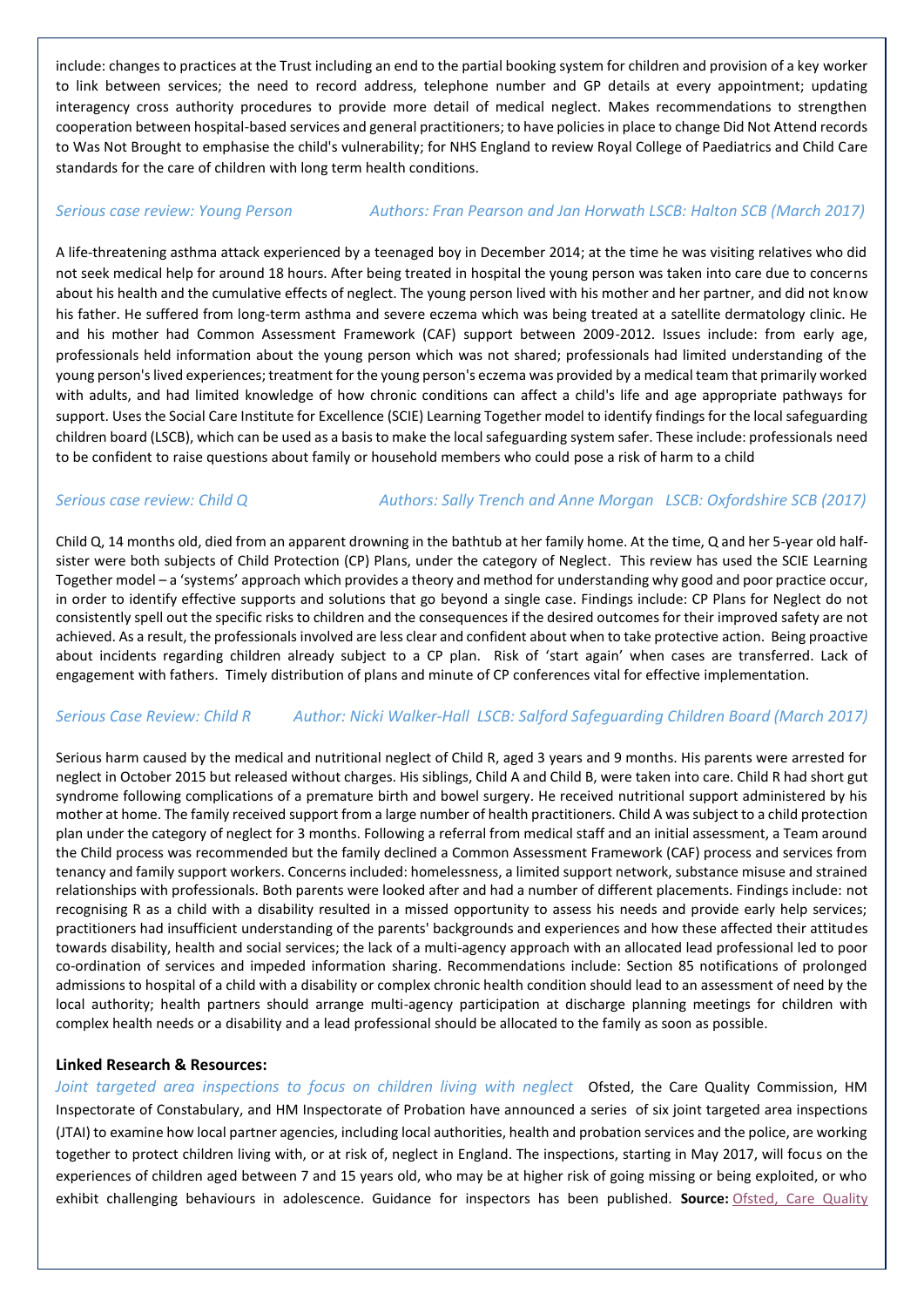[Commission, HM Inspectorate of Constabulary, and HM Inspectorate of Probation](https://www.gov.uk/government/news/series-of-inspections-to-focus-on-children-living-with-neglect) **Date:** 18 April 2017 **Further information:** [Guidance joint inspections of the response to children experiencing neglect: May](https://www.gov.uk/government/uploads/system/uploads/attachment_data/file/608794/Guidance_for_joint_targeted_area_inspections_on_the_theme_children_living_with_neglect.pdf) to December 2017 (PDF)

*The impacts of abuse and neglect on children; and comparison of different placement options: evidence review.*  Authors: Department for Education (DfE), Research in Practice, Julie Wilkinson, Susannah Bowyer. Summary: Summary of key research findings on the impacts of abuse and neglect on children, and the strengths and weaknesses of different types of longterm placements in relation to their impact on children. Focuses on key UK research from 2000 to 2016, making reference to relevant international evidence. Key messages include: abuse and neglect have adverse impacts for most children; decision makers should assess different permanence options to determine which placement will best meet children's needs through the whole of their childhood and beyond; children and young people may need therapeutic support to help them recover from maltreatment. Publication details: London: Department for Education (DfE), 2017 [Go to publication](https://www.gov.uk/government/uploads/system/uploads/attachment_data/file/602148/Childhood_neglect_and_abuse_comparing_placement_options.pdf)

*Neglect Mapping Resource.* Research in Practice has produced a Mapping Resource bringing together a selection of Research in Practice resources to help the sector build evidence-informed learning and development pathways in relation to child neglect. View the [Mapping Resource](https://www.rip.org.uk/resources/publications/delivery-programme/neglect-mapping-resource-open-access/?utm_source=Non-Partner+e-bulletin&utm_campaign=b3632921c4-Non_Partner_ebulletin_April_2017&utm_medium=email&utm_term=0_4146f9bdbb-b3632921c4-38064801)

*Improving child dental health* Public Health England has published a resource outlining how health professionals can help prevent tooth decay in children under 5. It includes an outline of the impact poor oral health has on children and families and stresses that it may also be indicative of dental neglect as well as wider safeguarding issues. Source[: Public Health England](https://www.gov.uk/government/publications/improving-the-oral-health-of-children-cost-effective-commissioning) Date: 14 June 2017

## Harmful Sexual Behaviour

### **Serious Case Reviews:**

### *Serious case review into services provided to Child F and Family Author: Alan [Bedford](https://library.nspcc.org.uk/HeritageScripts/Hapi.dll/search2?SearchTerm=ALAN+BEDFORD&Fields=A&Media=%23&Dispfmt=B&SearchPrecision=10&DataSetName=LIVEDATA) LSCB: Unnamed*

Harmful sexual behaviour and death of 17-year-old in 2015 as the result of stab wounds. Child F lived with his mother, and experienced uncertainty related to the family not having their residence in the UK regularised, poverty and poor housing which affected his health. Maternal history of abuse, domestic violence and mental health problems. Father deported in 2006 following imprisonment for serious drug offence. Assessed as child in need in 2011. Behaviour and attendance at school erratic, and several incidences of involvement with others in minor and serious offences, including rape of a 12-year-old and 14-year old. Decision made that prosecution relating to first rape was not in public interest. Learning points identified include: when cases are not pursued in the public interest it is still necessary for the young perpetrator to be given a full understanding of the implications of his actions face to face; lack of support for mental health needs due to referrals to and fro between agencies; good chronologies of key events would help spot risks; impact of long bail periods should be recognised and support should be provided to young person; agencies should take great care when describing sex as consensual when in law it cannot be; young teenagers are often unclear about consent. Recommendations include: review safeguarding approach to child perpetrators of sexual abuse and harmful sexual behaviour; encourage education providers to ensure law around consent is explained clearly; ensure that a young person's stated concern about violent risks to them is taken seriously by agencies.

### **Linked Research & Resources:**

*Technology-assisted harmful sexual behaviour* The NSPCC has published a report analysing data from their Turn the Page service, which supports children and young people aged 5-18 who display harmful sexual behaviour (HSB), looking at the characteristics of children and young people who display HSB using online and mobile channels. Findings from analysis of 275 cases and case file data from a random sample of 91 boys and young men include: 46% of all the children and young people who were assessed for Turn the Page displayed some form of Technology-assisted harmful sexual behaviour (TA-HSB), including 7% who only displayed TA-HSB with no offline HSB; within the random sample of boys and young men, the most common form of TA-HSB was the possession, making and/or distribution of indecent images of children; the developmentally inappropriate use of pornography was identified as a trigger for offline HSB in more than half of the cases where boys and young men displayed both offline and TA-HSB. Source: [NSPCC](https://www.nspcc.org.uk/services-and-resources/research-and-resources/2017/exploring-technology-assisted-harmful-sexual-behaviour/) Date: 18 May 2017 Further information[:](https://www.nspcc.org.uk/globalassets/documents/research-reports/exploring-technology-assisted-harmful-sexual-behaviour.pdf) [Children and young people who engage in](https://www.nspcc.org.uk/globalassets/documents/research-reports/exploring-technology-assisted-harmful-sexual-behaviour.pdf)  [technology-assisted harmful sexual behaviour: a study of their behaviours, backgrounds and characteristics \(PDF\)](https://www.nspcc.org.uk/globalassets/documents/research-reports/exploring-technology-assisted-harmful-sexual-behaviour.pdf)

## Special Guardianship Orders

**Serious Case Reviews:**

*Serious Case Review: Child A and Child B Author: Kevin [Harrington](https://library.nspcc.org.uk/HeritageScripts/Hapi.dll/search2?SearchTerm=KEVIN+HARRINGTON&Fields=A&Media=%23&Dispfmt=B&SearchPrecision=10&DataSetName=LIVEDATA) LSCB: [Oxfordshire SCB](https://library.nspcc.org.uk/HeritageScripts/Hapi.dll/search2?SearchTerm=OXFORDSHIRE+SAFEGUARDING+CHILDREN+BOARD&Fields=P&Media=%23&Dispfmt=B&SearchPrecision=10&DataSetName=LIVEDATA) (March 2017)*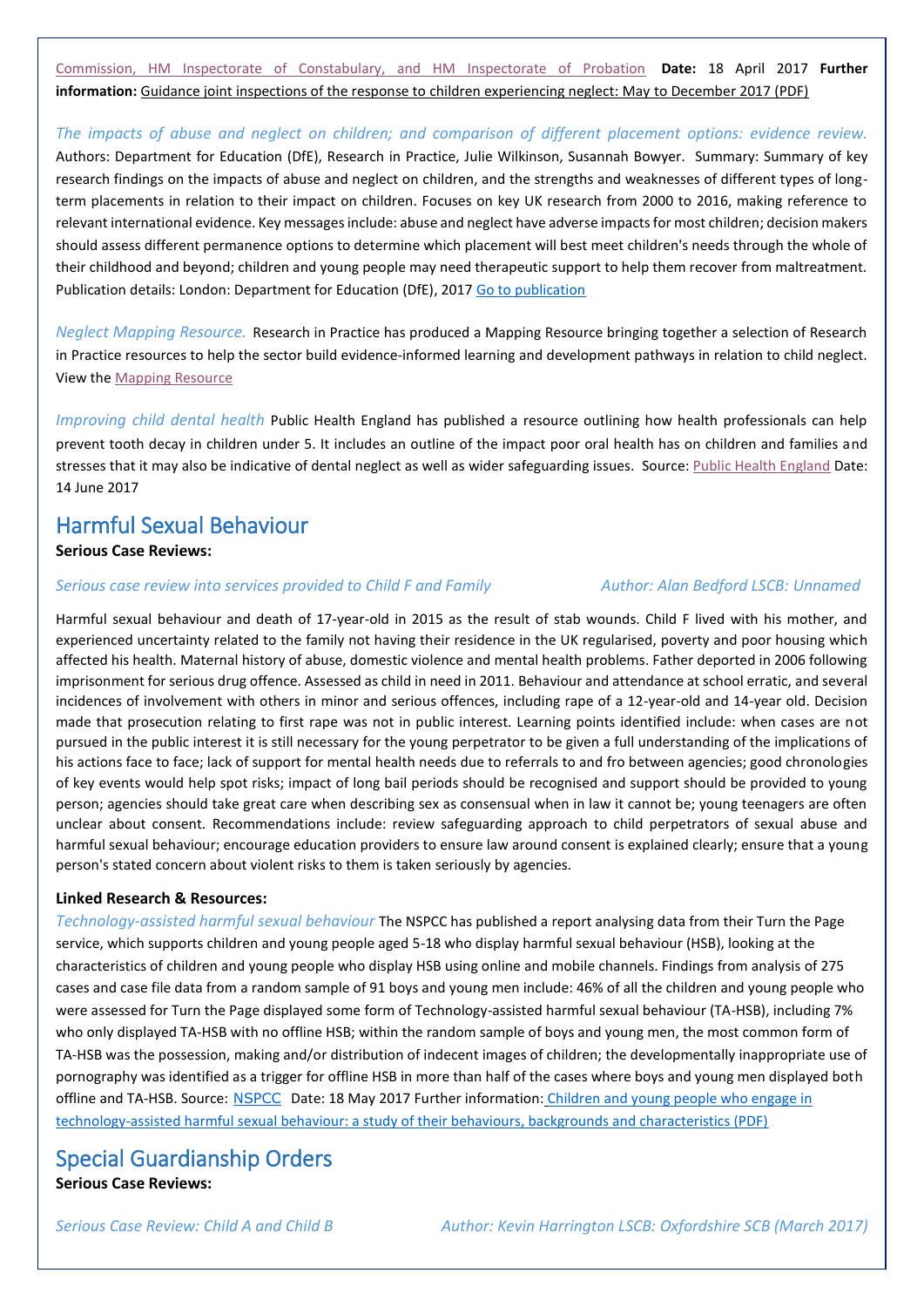This Serious Case Review (SCR) concerns two siblings, referred to in this report as Child A and Child B, who were both under 5 years old at the relevant times. There had been concerns for the welfare of the children throughout their lives. They both had special needs, as did their birth parents. They had lived, separately and together, with a number of different carers. There had been extensive involvement with health and social care agencies and the Family Court. That involvement had led to the placement of the children with a couple, Mr K and Ms L, under a Special Guardianship Order (SGO) made by the Family Court. They lived with them for about a year but were removed when evidence emerged suggesting they both had been seriously sexually and physically abused by Mr K. A number of serious criminal charges were brought against him, some of which were found proved. He received a very lengthy custodial sentence as a result. Recommendations included that the Board should use its arrangements for disseminating the learning arising from Serious Case Reviews to highlight the particular vulnerability to abuse of children with disabilities and special needs. The Board should require the local authority to demonstrate that it has used the findings of this review to inform its arrangements for care planning for "looked after" children with particular reference to:

- Working with families where there have been long standing child care concerns
- Responding to new child protection concerns
- The use of Special Guardianship, with particular reference to the involvement of the Permanent Placements Panel
- The use of Family Group Conferences
- The arrangements for assessing whether siblings in care should be placed together or separately

*Serious case review: Shi-Anne Downer (birth name): AKA Keegan Downer: born on 9th March 2014: died on 5th September 2015 aged 18 months*

*Author: [Russell](https://library.nspcc.org.uk/HeritageScripts/Hapi.dll/search2?SearchTerm=RUSSELL+WATE&Fields=A&Media=%23&Dispfmt=B&SearchPrecision=10&DataSetName=LIVEDATA) Wate LSCB: [Birmingham Safeguarding Children Board](https://library.nspcc.org.uk/HeritageScripts/Hapi.dll/search2?SearchTerm=BIRMINGHAM+SAFEGUARDING+CHILDREN+BOARD&Fields=P&Media=%23&Dispfmt=B&SearchPrecision=10&DataSetName=LIVEDATA) (Feb 2017)*

Death of Shi-Anne Downer, an 18 month-old-girl from a white British and black African background in September 2015. The post mortem revealed over 150 internal and external injuries that had been caused over a number of months; Shi-Anne's guardian was subsequently convicted of murder. Shi-Anne's mother had a history of drug abuse, mental health issues, reluctance to engage with services and time in prison; her father was in prison at the time of her birth; and her five older siblings had previously been taken into care. Shi-Anne was made the subject of a child protection plan before her birth and was placed in foster care after birth. In January 2015, Shi-Anne became the subject of a special guardianship order (SGO). Her guardian was not related to Shi-Anne but had previously been married to Shi-Anne's father's cousin, and her name was put forward by a family friend. Issues identified include: the pre-birth decisions made about Shi-Anne's care followed the same approach as decisions made for her older sibling, without considering whether this was also appropriate for Shi-Anne five years later; the assessments for the SGO were flawed and incomplete; professionals had little or no contact with Shi-Anne after the SGO; risk factors for the guardian's reduced parental capacity, such as becoming pregnant and the breakdown of her relationship, were not recognised and acted upon. Uses a blended methodology to establish lessons that can be learned, including: ensure all relevant checks are carried out and consider the need for a period of monitoring before a SGO is finalised.

### **Linked Research & Resources:**

*Special guardianship orders.* An article in Community Care reports on recent serious case reviews where children have died while under the care of a special guardian, and highlights concerns about how Special Guardianship Orders are being used. **Source:** [Community Care](http://www.communitycare.co.uk/2017/04/27/special-guardianship-orders-used-safely/) **Date:** 27 April 2017

*Special guardianship orders.* Authors: Kamena Dorling. Summary: Looks at special guardianship orders and the need for rigorous assessments when placing a child with a special guardian. Findings from the case review of Keegan Downer, an 18-monthold, revealed that flawed assessments and decision-making led to her death after she was placed in the care of a special guardian. Describes statutory guidance from the Department for Education and amendments following concerns over poor-quality assessments, potentially risky placements and inadequate support for special guardians. Journal: Children and young people now, 28 March-10 April 2017, pp 32

*Briefing: safeguarding lessons.* Farrer & Co has published a briefing looking at what can be learned from the death of Shanay Walker, a seven year old girl who died from a brain injury in July 2014 while under a special guardianship order. Lessons for all organisations working with children include: reminding staff that they all have a responsibility to identify children suffering or likely to suffer significant harm and to alert others to their concerns; routinely follow up referrals to children's social care in writing; information which suggests that a child has self-harmed should be taken very seriously, particularly in primary age children where self-harm is rare. Source: [Farrer & Co](http://www.farrer.co.uk/News/Briefings/What-can-be-learned-from-the-death-of-Shanay-Walker/?utm_source=vuture&utm_medium=email&utm_campaign=what%20can%20be%20learned%20from%20the%20death%20of%20shanay%20walker%3f_25%20may%202017) Date: 23 May 2017